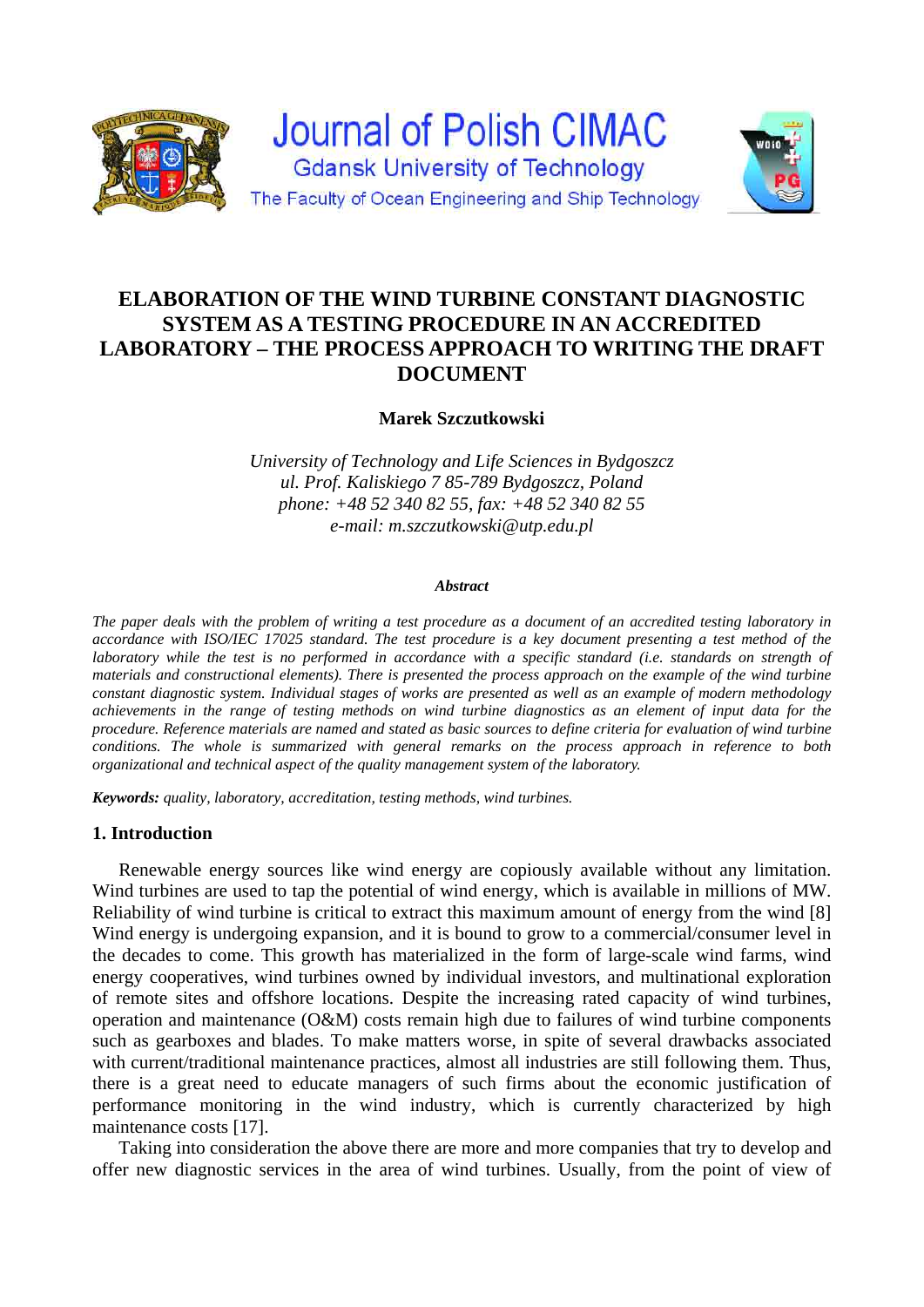competiveness, there are at least several problems i.e. time issues, price, reliability of test results. In order to compete more efficiently and to reach a customer's satisfaction in laboratory services the implementation of requirements included in ISO/IEC 17025 standard [2] is an option for the testing service provider . Gaining an accreditation certificate in accordance with the standard confirms testing competencies of the laboratory. The standard widens requirements of ISO 9000 standards with technical competencies referring to essential activities of individual laboratories [10].

The aim of the paper is to present the process approach to writing the draft procedure on the wind turbine constant diagnostic system. As the requirement of ISO/IEC 17025 standard such a procedure can be a base, from the point of view of technical requirements, to create the quality management system and in the future to undergo the process of accreditation. As it was mentioned such a solution increases the competiveness of the testing unit.

## **2. Testing method as a process**

The procedure is a document, in the range of the laboratory management system that describes in details the methodology of a test. In this case: wind turbine diagnostic system. If the test is performed in accordance with a standard there is no need of a special documentation describing the methodology. For instance if the laboratory deals with strength of the weld line in the metal layer and bonding between layers by use of a cone for multilayer M pipes in plastic piping systems its tests can be based on ISO/TR 18124:2006 standard [3] that specifies the method. However if the laboratory is able to reach goals set by the standard ; in a different way than it is described in the document [3] the procedure has to be developed and implemented.

Considering the topic of the wind turbine constant diagnostic system first of all, a goal for the procedure has to be set. As an assumed to create such a system that gives reliable test results minimizing time needed for essential operations. Minimization means to limit time for the direct work at the wind turbine. Time has to be limited to data gathering and data processing has to be performed at the laboratory of the service provider. Gaining the reliability of test results in the future is possible by elaboration of the own testing method in the for of procedure and undergoing the process of accreditation in order to confirm that laboratory fulfills the requirements of the standard [2]. Such an approach, apart from the mentioned competitiveness issues, results also as a organizational innovativeness source in the company that forces other technical activities influencing reliability of test results.

Another step, after actions described above, may be creation of the own computer support system for the defined testing process. The elaboration of a specific process and than its formalization as a testing procedure can be an input data to elaborate an algorithm of a special application software. The aim of the software would be to gather data at limited parameters – measurement is going to be performed only if a limit is crossed.

Moreover assuming that above mentioned issues the plan of works can be based on the scheme presented in fig. 1 [13]. The figure gives general approach and having in mind the aim of the paper the "processing" element should be completed with tests and materials and tools to fulfill the main goal defined in input data.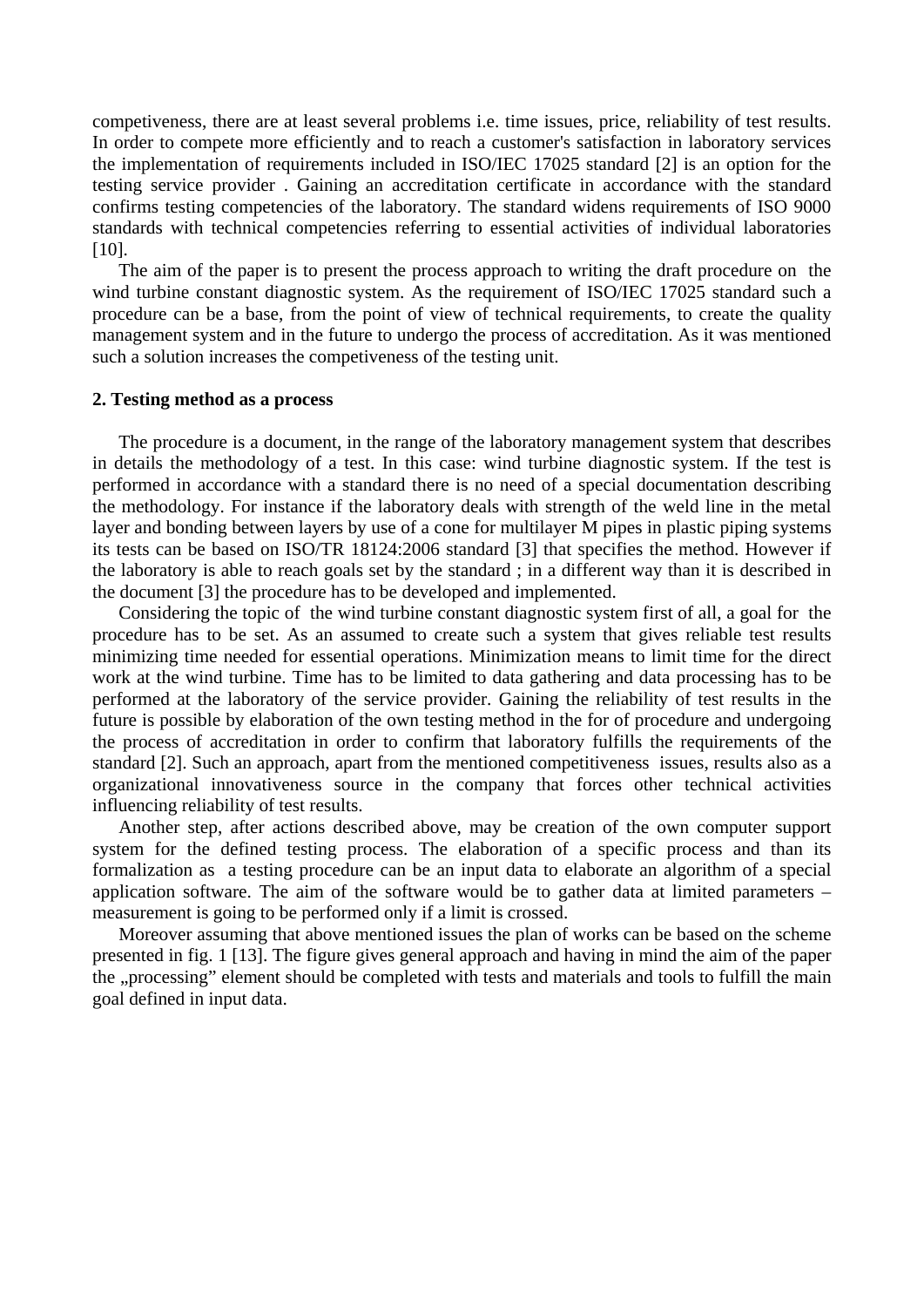

*Fig. 1. Production/ service system with feed back [13]* 

In accordance to the above the following stages of works for the procedure writing were assumed:

- a) identification of input data for the process as the analysis of:
	- personnel qualifications,
	- needs of customers in the discussed area,
	- competitors in the market,
	- testing tools and methods in accordance with the modern achievements and requirements,

*(Input data can be identified among others by literature review, gathering of data from the testing market, discussions with customers as well as the analysis of up-to-date experiences. The gathered information has to be elaborated and concluded before its transformation into the testing procedure.),* 

- b) definition of precise requirements on tools and facilities (i.e. testing and measurement equipment) along with referring metrological requirements,
- c) design of the test system in the form of own testing procedure,
- d) summary connected with the cost analysis on the base of activities from a) to c),
- e) initial validation of test service/ procedure in cooperation with former customers that requires direct contacts and consultations,
- f) preparation of a report with an essential attachment in the form of the testing procedure.

# **3. Modern methodology achievements in the range of testing methods on wind turbine diagnostics as an element of input data for the procedure**

In reference to the presented plan (stages of works) suitable technical and organizational assumptions have to be considered in the process of design of the testing procedure on the wind turbine diagnostic system. Obviously knowledge gathered from own experience, references, trainings or expert discussion is essential. As we cannot compare and classify experience, trainings or expert discussion one can say that the access to references nowadays is almost unlimited. In the era of Internet limitations may consider linguistic issues or the price of an individual file.

As it was mentioned there are various reference materials that can be useful in the process. Among different ones one can mention as interesting and worth reading such as [5, 6, 7, 9, 11, 12, 14, 15, 16, 17] The own analysis of reference materials enabled to define two base documents as well as two basic criteria for final works in the range of preparation of the testing procedure on the wind turbine diagnostic system. Base documents were recognized as following:

- a) VDI 3834 Part 1 Measurement and evaluation of the mechanical vibration of wind energy turbines and their components - Onshore wind energy turbines with gears,
- b) ISO 10816-1:1995 Mechanical vibration Evaluation of machine vibration by measurements on non-rotating parts - Part 1: General guidelines.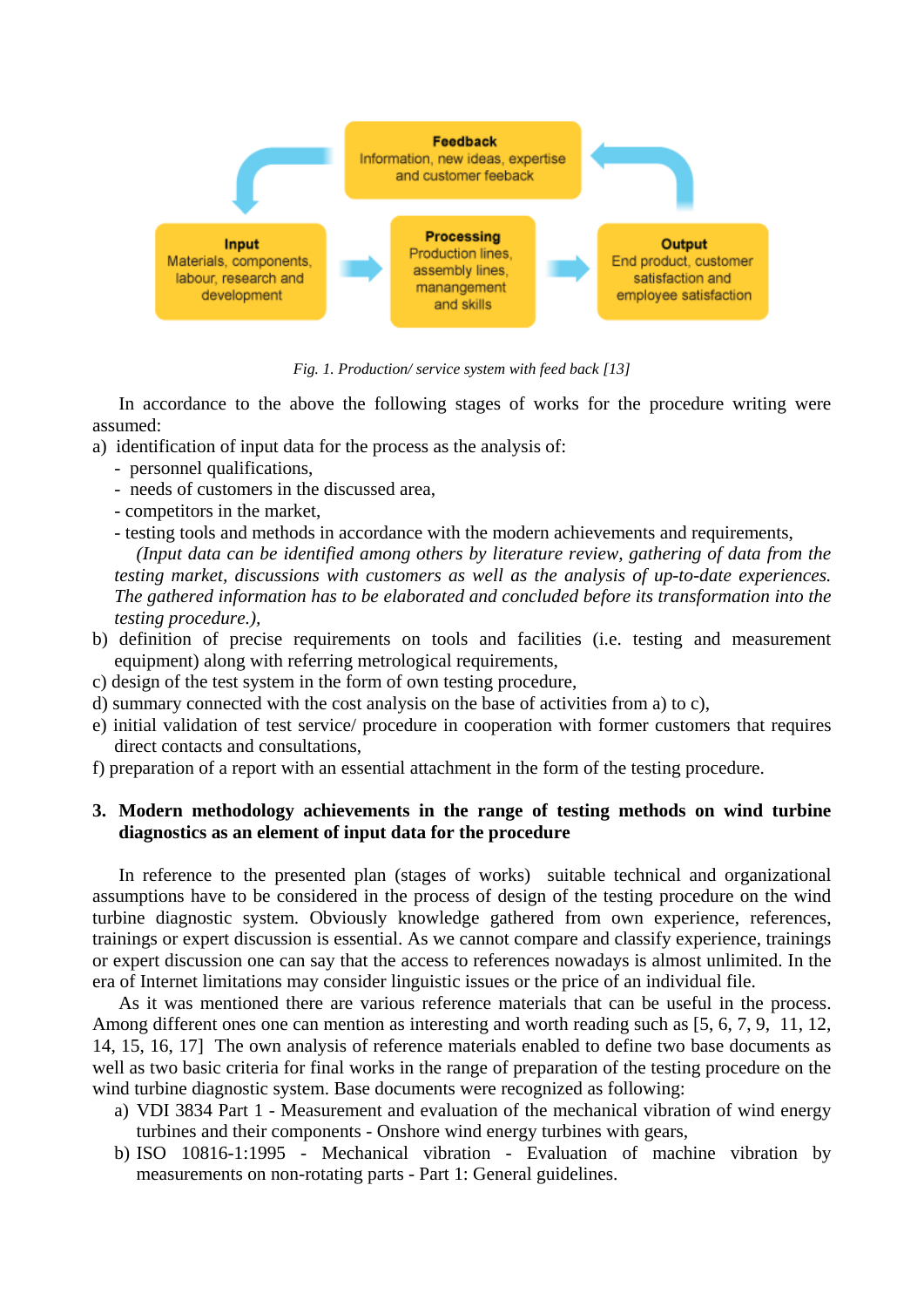VDI 3834 Part 1 gives practical advice on the measurement and evaluation of the mechanical vibrations of wind energy plants whereas ISO 10816 establishes the general conditions and procedures for the measurement and evaluation of vibration, using measurements made on the non-rotating parts of machines. The general evaluation criteria relate to both operational monitoring and acceptance testing and have been established primarily with regard to securing reliable long-term operation of the machine [1, 4].

The analysis of references led to define two basic criteria for evaluation:

a) machine component criterion – the wind turbine is defined by following components (fig. 2 presents the first criterion in accordance with [4]):

- gearbox,
- nacelle,
- tower,
- generator,

b) the values of the characteristics measured at these components:

- velocity,
- acceleration.



*Fig. 2 Components and measuring points to VDI 3834 part 1 [4, 14]*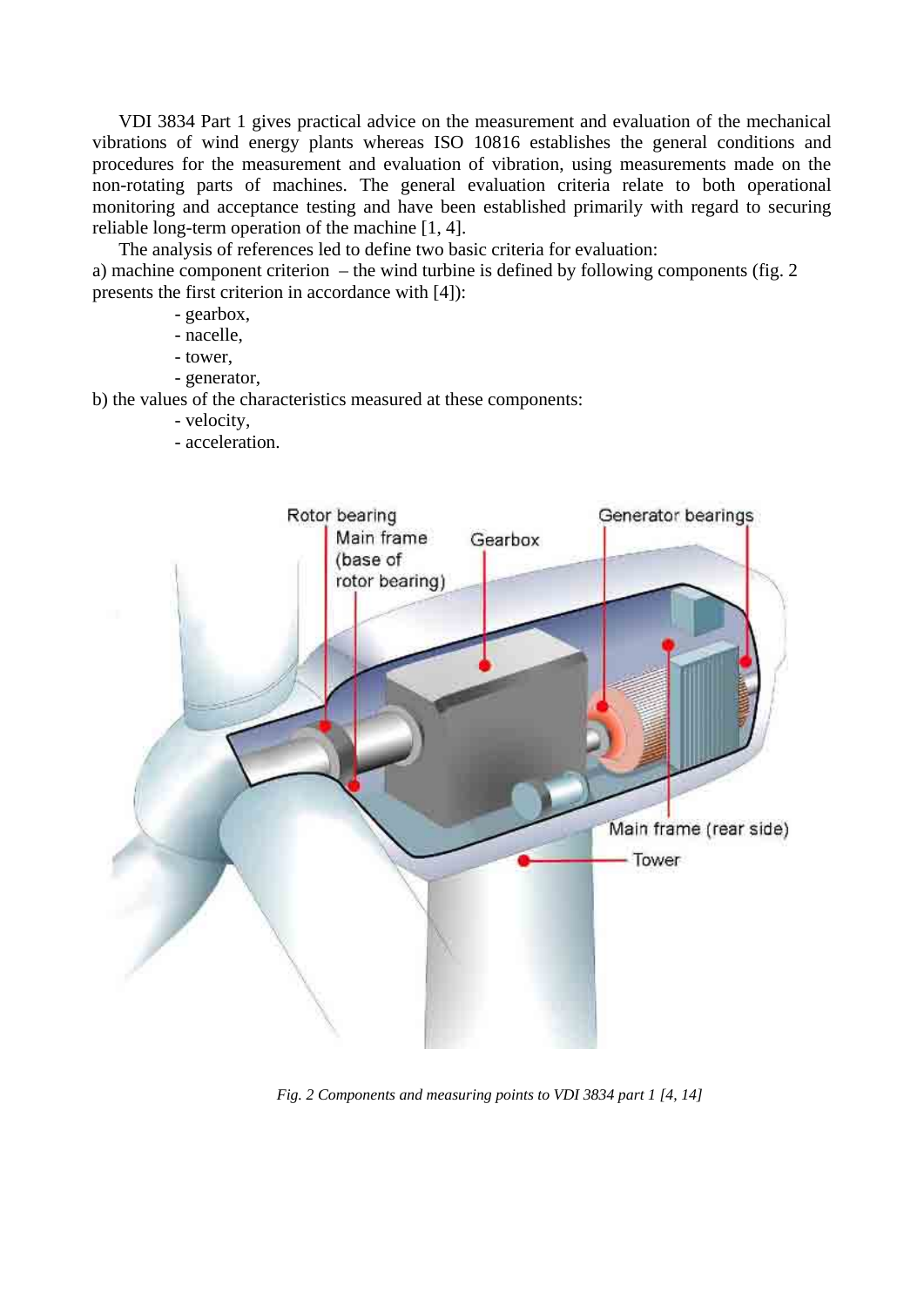#### **4. Summary**

The goal of each company is to earn money as a result of its activity. Laboratories are units that offer unique services in comparison to other companies but economical laws and organizational problems are also their everyday reality. In order to improve their efficiency, develop management system, organizational skills they can implement the requirements of ISO/IEC 17025 standard. The tool is considered to be also efficient from the point of view of competitiveness.

Quality management systems generally base on the process approach. On this assumption in the paper there was presented the process approach to writing the draft testing procedure on the example of the wind turbine constant diagnostic system. Individual stages were discussed and followed by the example of modern methodology achievements in the range of testing methods on wind turbine diagnostics as an element of input data for the procedure.

Such a systematical approach enables to organize works more efficiently and reach reliability of test results in the process of elaboration of the testing procedure. Precise definition of input and output data is essential to design the correct transformation process. In such a case feedback information seems to be more clear and useful and in the range of corrective and preventive actions it is easier to define the sources of nonconformities.

## **References**

- [1] ISO 10816-1:1995 Mechanical vibration Evaluation of machine vibration by measurements on non-rotating parts - Part 1: General guidelines.
- [2] ISO/IEC 17025 General requirements for the competence of testing and calibration laboratories.
- [3] ISO/TR 18124:2006 Plastics piping systems Multilayer M (metal) pipes Test method for strength of the weld line in the metal layer and bonding between layers by use of a cone
- [4] VDI 3834 Part 1 Measurement and evaluation of the mechanical vibration of wind energy turbines and their components - Onshore wind energy turbines with gears.
- [5] Barszcz T., *Application of diagnostic algorithms for wind turbines*, Diagnostyka 2 (50), 2009.
- [6] Cotton, I. ,*Lightning protection for wind turbine blades and bearings*, Wind Energy, 2001.
- [7] European Commission / DG TREN, *Advanced maintenance and repair for offshore wind farms using fault prediction and condition monitoring techniques*, Final Report, NNE5/2001/710, FP5 Contract, 2005.
- [8] Hameed, Z., *Condition monitoring and fault detection of wind turbines and related algorithms: A review*, Renew Sustain Energy Rev, 2007.
- [9] Kusiak, A., Wenyan, L., *The prediction and diagnosis of wind turbine fault*, Renewable Energy 36, 201.
- [10] Szczutkowski, M., *Walidacja metod badawczych w laboratorium akredytowanym. Część I. Podstawowe zagadnienia*, Inżynieria i Aparatura Chemiczna nr 2, 2009.
- [11] Yan, Y., Osadciw, L.A., Benson, G., White, E., *Inverse data transformation for change detection in wind turbine diagnostics*, Proceedings of 22nd IEEE Canadian Conference on Electrical and Computer Engineering, Delta St. Johns, Newfoundland and Labrador, Canada, May 2009.
- [12] Ye, X., Veeramachaneni, K., Yan, Y., Osadciw L.A., *Unsupervised learning and fusion for failure detection in wind turbines*, Proceedings of 12th International Conference on Information Fusion, Seattle,Washington, USA, July 2009.
- [13] http://www.bbc.co.uk, 06/2012.
- [14] http://www.mmf.de, 06/2012.
- [15] http://www.newagepublishers.com, 09/2011.